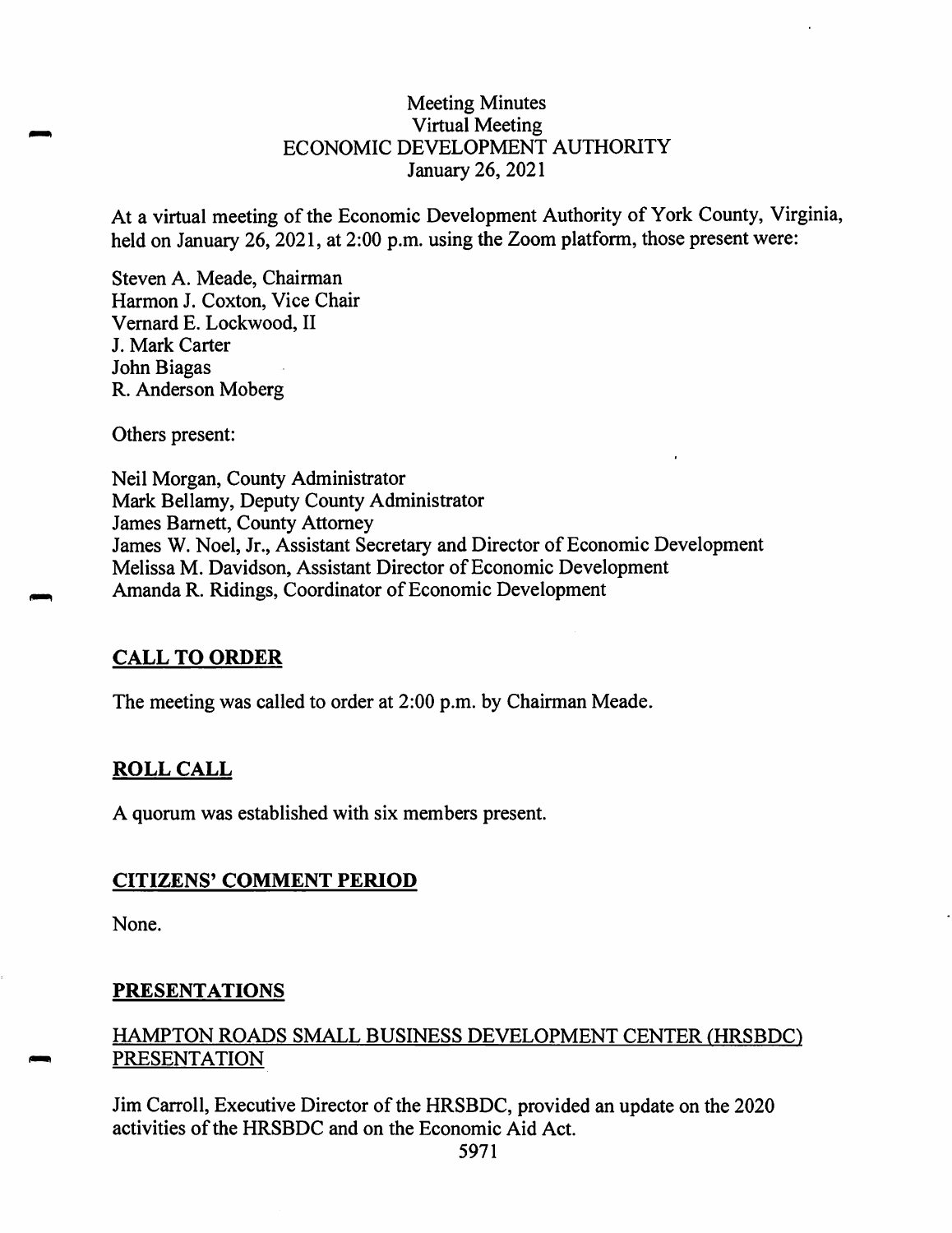## **NEW BUSINESS**

## START PENINSULA ENTREPRENEURIAL PROGRAM UPDATE

Mrs. Davidson reported on the annual Start Peninsula entrepreneurial pitch competition, which was held in November 2020 via Zoom. Instead of doing just one large event, three new micro pitch events were held, leading up to the main event. The new format seemed to make it easier for people to attend. Newport News will be the host for 2021. The event will still be virtual and they will keep the micro pitch events.

Mrs. Davidson explained that every five years, the six participating Peninsula localities must execute a new Memorandum of Understanding (MOU), agreeing to continue supporting the efforts and events, both financially (subject to annual appropriations) and with staff time. The MOU has been fully vetted by the Start Peninsula Core Team, the economic development directors of the participating localities, and the locality/EDA attorneys, and is now ready for approval by each EDA.

Mrs. Davidson further explained that every five years, a new Fiscal Agent Agreement must be executed, to ensure continuity of the program's finances. The Virginia Peninsula Chamber of Commerce (VPCC) has served as Start Peninsula's fiscal agent for the past five years and wishes to continue to do so for the next five years. They have proposed a small price increase, from \$2,500 per year to \$3,500, that the Core Team and directors have agreed is reasonable. This document has also been fully vetted and is ready for approval.

Mr. Coxton motioned to approve signing the MOU and the Fiscal Agent Agreement for the Start Peninsula Program.

Mr. Biagas seconded the motion.

On roll call the vote was:

Yea: (6) Carter, Coxton, Lockwood, Moberg, Biagas, Meade Nay: (0)

## **OLD BUSINESS**

## RFP FOR RIVERWALK LANDING RESTAURANT DESIGN WORK

Mr. Noel stated that he has been working with the County's purchasing department to put together a request for proposals for modifications to the Riverwalk Landing Restaurant and Water Street Grill. He explained that the EDA will need a five-person committee to review the proposals and select the firm to provide services. Three of the members would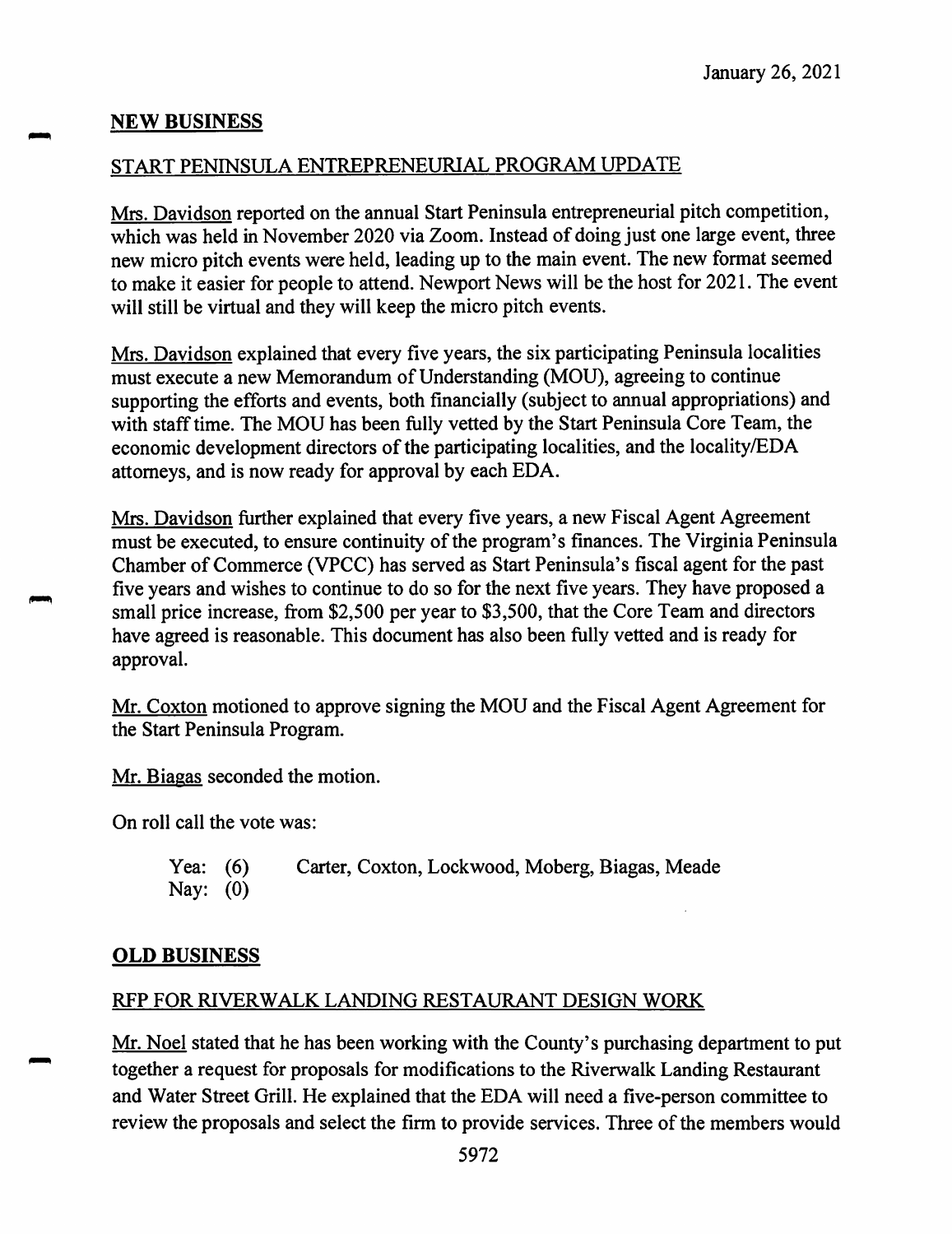be Mr. Bellamy, Mr. Noel, and Mr. Buffa. Mr. Noel suggested that the other two members be EDA members. He thought Mr. Biagas and Mrs. Schultz would be great representatives.

Mr. Biagas stated he would be happy to be a part of the committee.

Mr. Lockwood motioned for Mr. Biagas and Mrs. Schultz be the EDA members to stand as committee members for this Riverwalk Landing request for proposals committee.

Mr. Coxton seconded the motion.

On roll call the vote was:

Yea: Nay: (0) Recuse :(1) Moberg **(**5**)** Coxton, Lockwood, Biagas, Carter, Meade

## **NEW MATTERS**

None.

# **FINANCIAL REPORTS**

The Chairman duly noted the receipt of the November and December 2020 financial reports.

## **APPROVAL OF MINUTES**

The minutes of the December 16, 2020, meeting of the Economic Development Authority of York County were approved by vote as follows:

Yea: (6) Biagas, Carter, Coxton, Lockwood, Moberg, Meade Nay: (0)

## **CLOSED MEETING**

The Chairman noted it was in his judgment appropriate for the Authority to enter into closed meeting as authorized by the Freedom of Information Act for the purpose of prospective business under Section 2.2-3711(A)(5).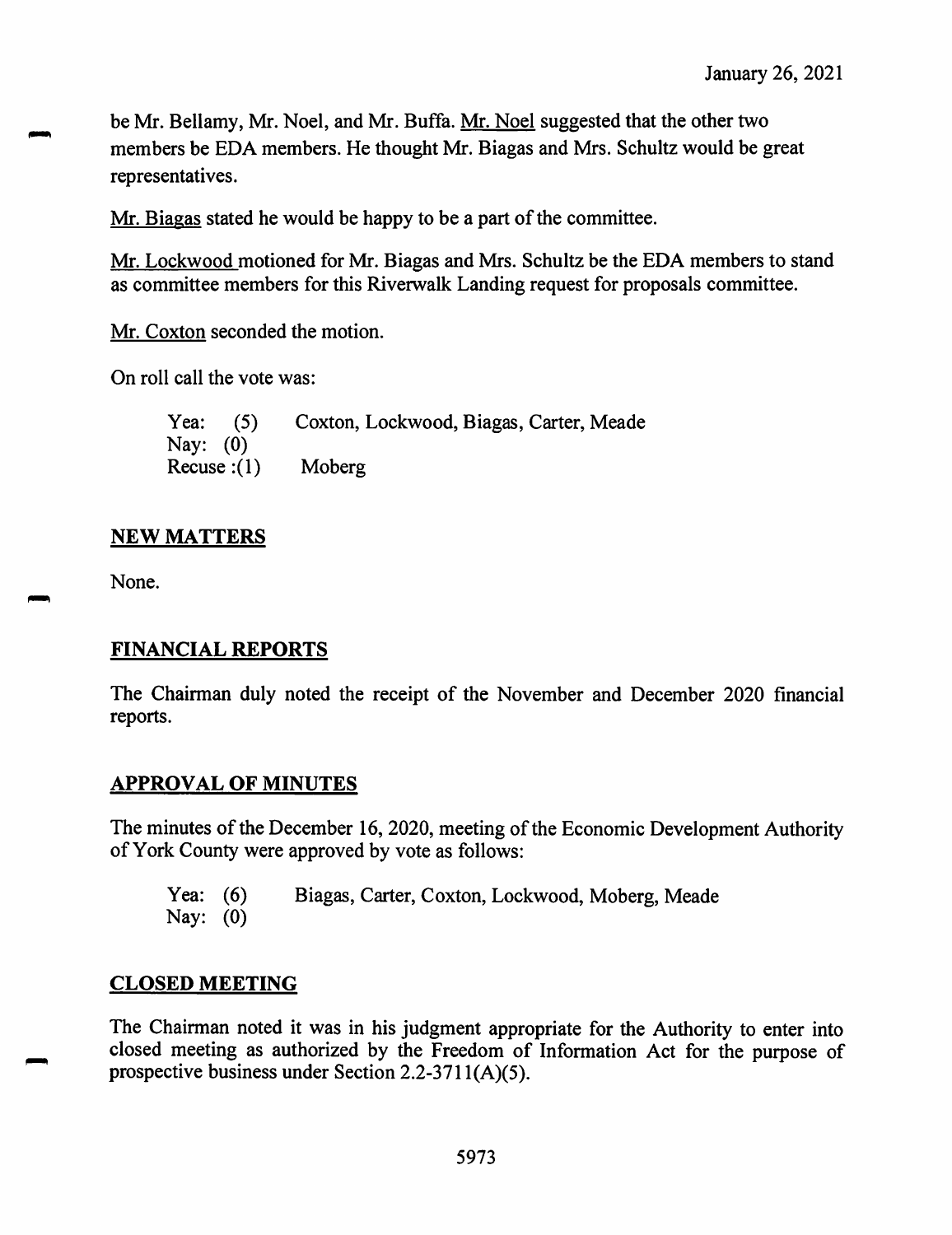Mr. Biagas moved that the Authority enter into a closed meeting for the aforesaid purpose and that the Authority deemed it necessary, as specified by the Virginia Freedom of Information Act, that non-members Neil Morgan, Mark Bellamy, Jim Barnett, Jim Noel, Melissa Davidson, and Amanda Ridings be present during the closed meeting.

Mr. Coxton seconded the motion.

On roll call the vote was:

| Yea: | (6) | Lockwood, Moberg, Biagas, Carter, Coxton, Meade |
|------|-----|-------------------------------------------------|
| Nay: | (0) |                                                 |

The Authority entered into closed meeting at 2:46 p.m.

## **RETURN FROM CLOSED MEETING**

The Authority returned to open meeting at 2:59 p.m.

## **ROLL CALL VOTE CERTIFYING COMPLIANCE WITH SECTION 2.2-3711.1 OF THE CODE OF VIRGINIA**

Mr. Meade moved that, to the best of each member's knowledge, only public business matters lawfully exempted from the open meeting requirements specified under the Virginia Freedom of Information Act were discussed in closed meeting, and that only such public business matters related to prospective business under Section 2.2-3711(A)(5) were discussed during closed meeting.

The Chairman stated if any member of the Authority believed that there was a departure from the requirements of the Virginia Freedom of Information Act, that the member was required by law to state his objection prior to the vote, indicating the substance of the departure that in his judgment had taken place. No such objection being raised, the roll call was as follows:

Yea: (6) Nay: (0) Moberg, Biagas, Carter, Coxton, Lockwood, Meade

# **COUNTY ADMINISTRATOR COMMENTS**

Mr. Morgan reported that he will be making a recommended budget presentation to the board in March. He is trying to get the budget back to something similar to what he recommended in March of last year. The CARES Act has helped move some money to the County's bottom line. The tourism economy has been hurt the worst. Internet sales tax has gone from 10% of our sales tax base to 20% in one year.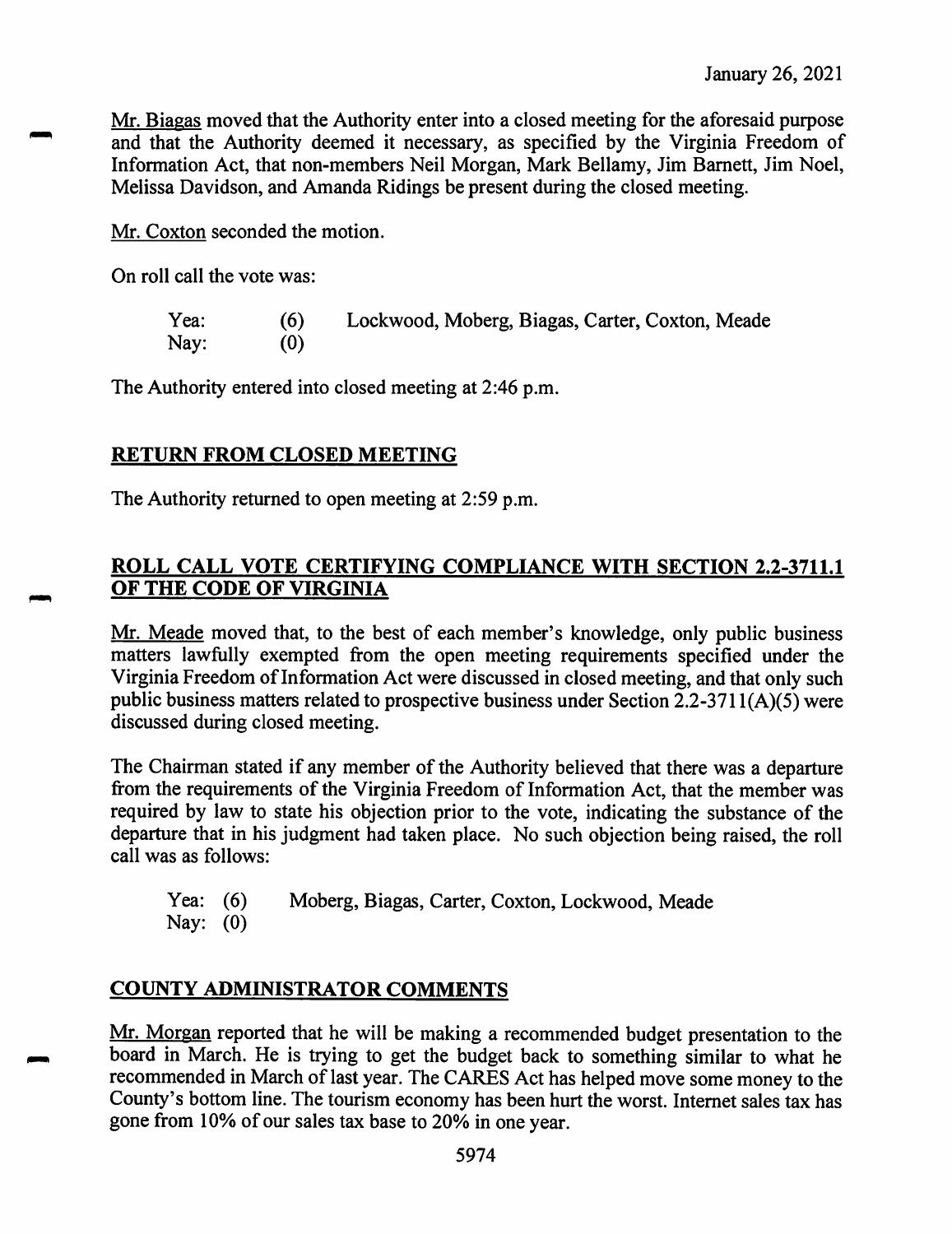# **DIRECTOR OF ECONOMIC DEVELOPMENT COMMENTS**

Mr. Noel reported that the Distinguished Business Affair was cancelled this year due to Covid. The William Rogers Poor Potter award winner is Great Wolf Lodge. Over the past year and a half, they completely renovated every suite and several of their public spaces. They are number four in the county for top tax payers. Mr. Noel and Mr. Meade presented the award in person at Great Wolf Lodge.

Mr. Noel mentioned that the balance in the Capital fund is \$828,800.

Mr. Noel reported that Gerry Fay and the data center group are still attempting to finalize a contract with Dominion for the virtual building site.

Mr. Noel announced that the agent handling the leasing of the former Big K-mart off of Bypass Road indicated that they are in lease negotiations for two thirds of the spaces to Ollie's and Ashley Furniture.

# **ASSISTANT DIRECTOR OF ECONOMIC DEVELOPMENT COMMENTS**

Mrs. Davidson reported that the Chamber's Small Business award will go to Blown Away Salon. The county will be filming a clip to package with the Poor Potter Award footage.

Mrs. Davidson stated that she had an update on the Home-based business ordinance review efforts. <sup>A</sup> committee was put together last year to review the current home-based business ordinance. The committee met for six months and came up with some really good suggestions and updates that balance the needs of the business owners and the home owners. It went to the planning commission in January and passed. The Board of Supervisors will review it in April.

Mrs. Davidson reported that the home-based business retention surveys will be going out in February. She will have feedback from those sometime in the spring.

## **MEMBERS' COMMENTS**

Mr. Biagas reported that we need to continue working on Workforce Development because there is a severe shortage of labor.

# **CHAIRMAN'S COMMENTS**

None.